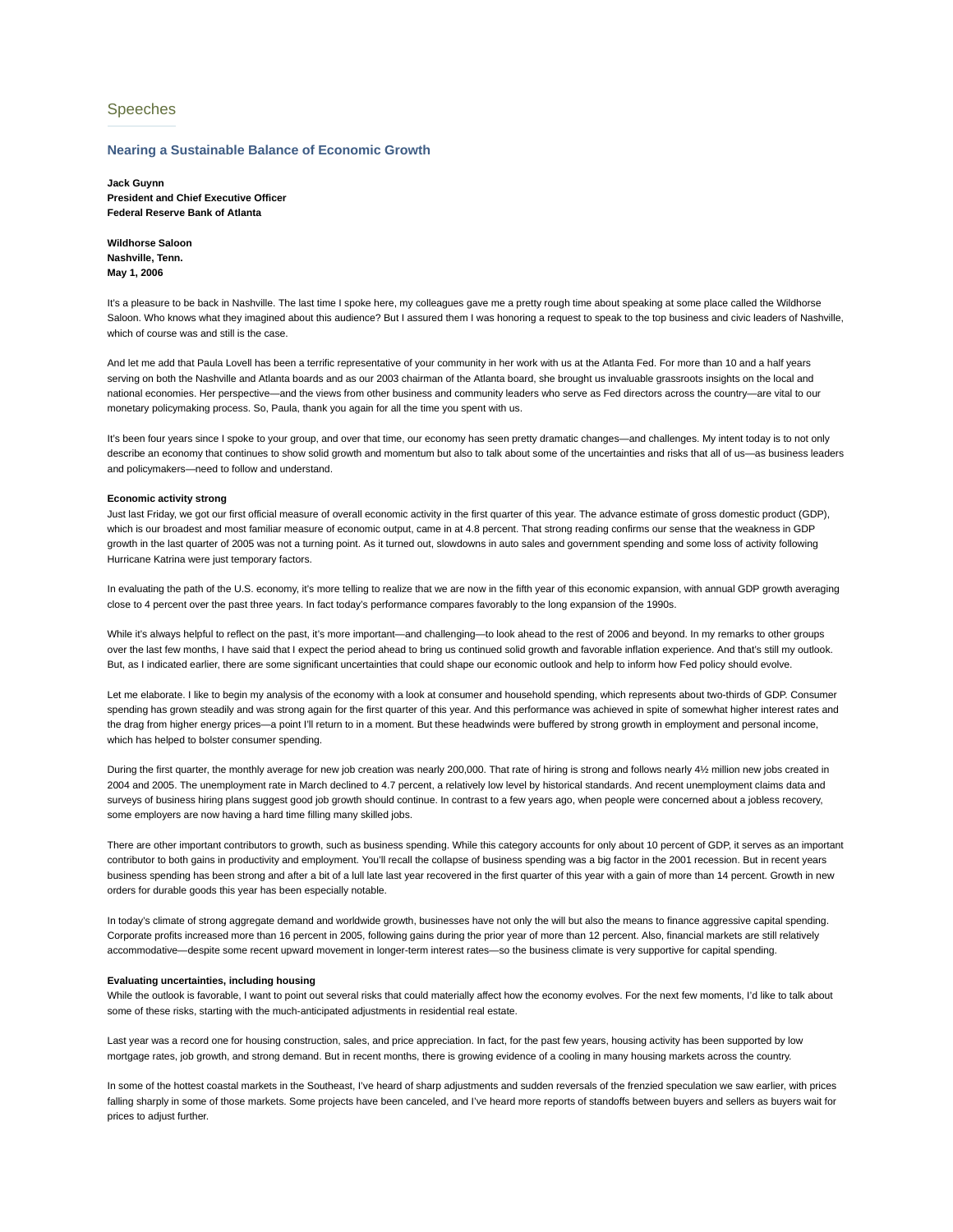Clearly, higher mortgage rates, while still historically low, have muted housing activity. In most markets, home sales are still relatively strong, but not strong enough to keep pace with properties coming on the market. So the inventory of unsold homes has climbed steadily to about 5½ months' supply at the current sales pace.

Looking ahead, continued job growth and underlying demographics suggest the underpinning for housing over the longer term is solid. But the market is changing, and the impact of the housing adjustment on overall economic activity is not yet fully evident. Some slowdown in housing is built into almost everyone's forecast. But housing could turn out—once again—to be more resilient than expected, or the adjustment could turn out to be more extensive than anticipated.

What's also vexing for observers of housing is that longer-term interest rates have not responded to steady increases in short-term rates the way they have in the past. A number of explanations have been offered for the nontraditional behavior of short- vs. long-term interest rates, but it is yet to be seen whether this worldwide development will persist.

I can't help but recall other unusual developments a few years ago that were described as a "new economy," suggesting some fundamental economic principles had changed permanently. In hindsight, we now know that historical relationships prevailed. I won't venture to predict the ultimate resolution of the short-term/long-term interest rate conundrum, but my staff is continuing to research the economic implications of a return to more familiar patterns with higher long-term interest rates.

## **Adjusting to energy costs**

Since we're on the subject of uncertainties, let me also share my thoughts on energy prices. The last time I was here, four years ago, oil cost about \$20 a barrel. In fact, despite volatility in energy prices, we used to think that oil would settle back over time to around \$25–\$30 a barrel.

But our experience for the past two years has changed that expectation, at least in the view of futures markets. With oil prices persistently above \$70 a barrel, households and businesses face new costs that must be absorbed, offset, or passed along if possible. Although difficult to measure, these higher energy costs have forced households to reallocate spending and could dampen consumer spending in the future.

At the same time, because of elevated energy prices, businesses face intense pressure to cut their other costs, raise prices, or both, depending on the circumstances. While energy is increasingly cited as a justification for price increases, many businesses—especially goods producers—can't or won't pass along higher costs. In part, that's because global competition helps keep prices down and thus induces businesses to improve efficiency to maintain profits. The result is higher productivity, which helps to offset increased costs, including energy.

#### **Manufacturing and globalization**

This trend is quite evident in manufacturing, which as you know is an important sector in middle Tennessee with the auto industry nearby. Much has been written about the supposed demise of U.S. factories. Yes, we have lost some four million manufacturing jobs in the past 15 years, and many of those lower-skilled jobs have moved overseas.

People are quick to blame globalization for painful adjustments in nondurable manufacturing industries such as apparel, where overseas makers have the advantage of lower labor costs. But you may find it surprising that, even with many factories shedding low-skilled jobs, manufacturing output in the United States is growing at about the same pace as the overall economy—even faster for makers of information technology equipment, aircraft, and other high-quality durables where skilled labor and technology are a necessary part of the process.

In fact, the United States remains the largest producer of manufactured goods in the world—bigger than even China or Japan. And the total employment in manufacturing is still an important part of the U.S. employment base, with some 14 million workers still employed in manufacturing, or about 13 percent of the total work force. Even as less-productive manufacturing jobs go away, the total wage bill in manufacturing is increasing as managers bid up wages for high-quality, technically skilled workers.

#### **Keeping an eye on inflation**

Bidding up wages prompts me to consider another factor that's critical for our central bank mission. As monetary policymakers, our challenge is twofold: to provide a climate that is conducive to sustainable GDP growth and to create a financial environment that should sustain low and stable prices.

Over the years, we've learned hard and painful lessons—both in the United States and elsewhere—about the disruptive and destabilizing nature of rising and unstable inflation. Even more insidious at times has been the emergence of expectations of rising inflation, which leads to all sorts of irrational and unproductive marketplace decisions. Some of you with gray hair like mine may recall the high inflation of the 1970s and the double-digit mortgage rates many of us carried.

Trust me, we don't want to go there again—and the Fed is firmly committed to resisting unwelcome rises in inflation. My colleagues and I place a very high value on Fed credibility in the fight against inflation, which was earned through steadfast actions to ensure price stability. Part of our job is to adjust monetary policy as needed to achieve that objective and to explain our actions in ways that inspire public confidence in our determination to lean against conditions that could lead to the increase of inflation expectations.

Let's talk about our recent inflation experience. For the first three months of 2006, the familiar and frequently cited consumer price index (CPI) has increased at an annual rate of 4.3 percent. This number includes food and energy prices and is a significant increase from 2005 CPI growth of 3.4 percent. As I said earlier, a major factor in this unwelcome rise in overall inflation is, of course, energy, which has a direct bearing on the price of gasoline and natural gas, among other vital commodity inputs.

The core measures of inflation, excluding food and energy, have been less volatile. Core CPI was 2.8 percent for the first three months of 2006, and another measure we often use, core personal consumption expenditures, or core PCE, was about 2 percent measured on a year-over-year basis. On the other hand, three- and six-month measures have edged up recently. While these measures are still relatively low, I don't want to see inflation move measurably higher.

Lately, my staff and I have pored through reams of data and talked to many business contacts to try to determine the extent of energy cost pass-through. We're finding the impact on transportation costs is large, and the spillover effect of higher energy costs affects various industries in different ways.

For instance, as I mentioned earlier, most goods producers have found offsets for energy price increases. Productivity improvements have been less of a factor for service providers, such as accountants or medical professionals, and so price increases have shown through more in the services sector than in the goods sector.